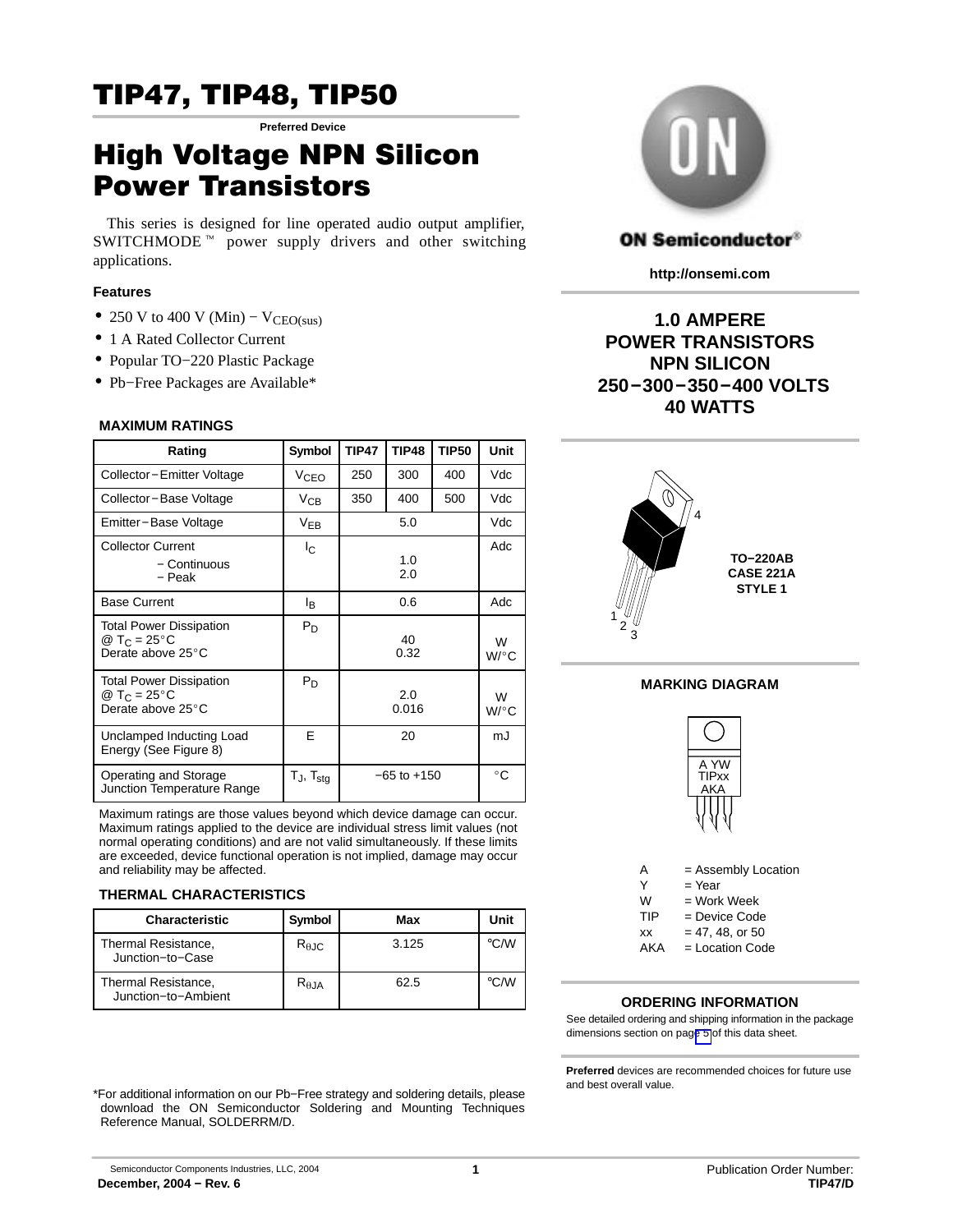## **TIP47, TIP48, TIP50**

### 

| <b>Characteristic</b>                                                                                                                             |                                              | Symbol                | <b>Min</b>                                                                       | Max                                                         | Unit                     |
|---------------------------------------------------------------------------------------------------------------------------------------------------|----------------------------------------------|-----------------------|----------------------------------------------------------------------------------|-------------------------------------------------------------|--------------------------|
| <b>OFF CHARACTERISTICS</b>                                                                                                                        |                                              |                       |                                                                                  |                                                             |                          |
| Collector-Emitter Sustaining Voltage (Note 1)<br>$(I_C = 30 \text{ m}$ Adc, $I_B = 0$ )                                                           | TIP47<br><b>TIP48</b><br><b>TIP50</b>        | $V_{\text{CEO(sus)}}$ | 250<br>300<br>400                                                                | $-$<br>$\overline{\phantom{0}}$<br>$\overline{\phantom{0}}$ | Vdc                      |
| <b>Collector Cutoff Current</b><br>$(V_{CE} = 150$ Vdc, $I_B = 0$ )<br>$(V_{CE} = 200$ Vdc, $I_B = 0$ )<br>$(V_{CE} = 300$ Vdc, $I_B = 0)$        | <b>TIP47</b><br><b>TIP48</b><br><b>TIP50</b> | $I_{CEO}$             | $-$<br>—<br>$\overline{\phantom{0}}$                                             | 1.0<br>1.0<br>1.0                                           | mAdc                     |
| <b>Collector Cutoff Current</b><br>$(V_{CE} = 350$ Vdc, $V_{BE} = 0)$<br>$(V_{CE} = 400$ Vdc, $V_{BE} = 0)$<br>$(V_{CE} = 500$ Vdc, $V_{BE} = 0)$ | <b>TIP47</b><br>TIP48<br><b>TIP50</b>        | $I_{CES}$             | $\overline{\phantom{0}}$<br>$\overline{\phantom{0}}$<br>$\overline{\phantom{0}}$ | 1.0<br>1.0<br>1.0                                           | mAdc                     |
| <b>Emitter Cutoff Current</b><br>$(V_{BE} = 5.0$ Vdc, $I_C = 0$ )                                                                                 |                                              | <b>EBO</b>            | $\overline{\phantom{0}}$                                                         | 1.0                                                         | mAdc                     |
| <b>ON CHARACTERISTICS (Note 1)</b>                                                                                                                |                                              |                       |                                                                                  |                                                             |                          |
| <b>DC Current Gain</b><br>$(I_C = 0.3$ Adc, $V_{CE} = 10$ Vdc)<br>$(I_C = 1.0$ Adc, $V_{CE} = 10$ Vdc)                                            |                                              | $h_{FF}$              | 30<br>10                                                                         | 150<br>$\overline{\phantom{0}}$                             | $\overline{\phantom{0}}$ |
| Collector-Emitter Saturation Voltage<br>$(I_C = 1.0$ Adc, $I_B = 0.2$ Adc)                                                                        |                                              | $V_{CE(sat)}$         | $\overline{\phantom{0}}$                                                         | 1.0                                                         | Vdc                      |
| Base-Emitter On Voltage<br>$(I_C = 1.0$ Adc, $V_{CE} = 10$ Vdc)                                                                                   |                                              | $V_{BE(on)}$          | $-$                                                                              | 1.5                                                         | Vdc                      |
| <b>DYNAMIC CHARACTERISTICS</b>                                                                                                                    |                                              |                       |                                                                                  |                                                             |                          |
| Current-Gain - Bandwidth Product<br>$(I_C = 0.1$ Adc, $V_{CE} = 10$ Vdc, $f = 2.0$ MHz)                                                           |                                              | $f_T$                 | 10                                                                               | $\overline{\phantom{0}}$                                    | MHz                      |
| Small-Signal Current Gain<br>$(I_C = 0.2$ Adc, $V_{CE} = 10$ Vdc, $f = 1.0$ kHz)                                                                  |                                              | $h_{fe}$              | 25                                                                               | $\overline{\phantom{0}}$                                    | $\qquad \qquad -$        |

1. Pulse Test: Pulse width  $\leq 300 \,\mu s$ , Duty Cycle  $\leq 2.0\%$ .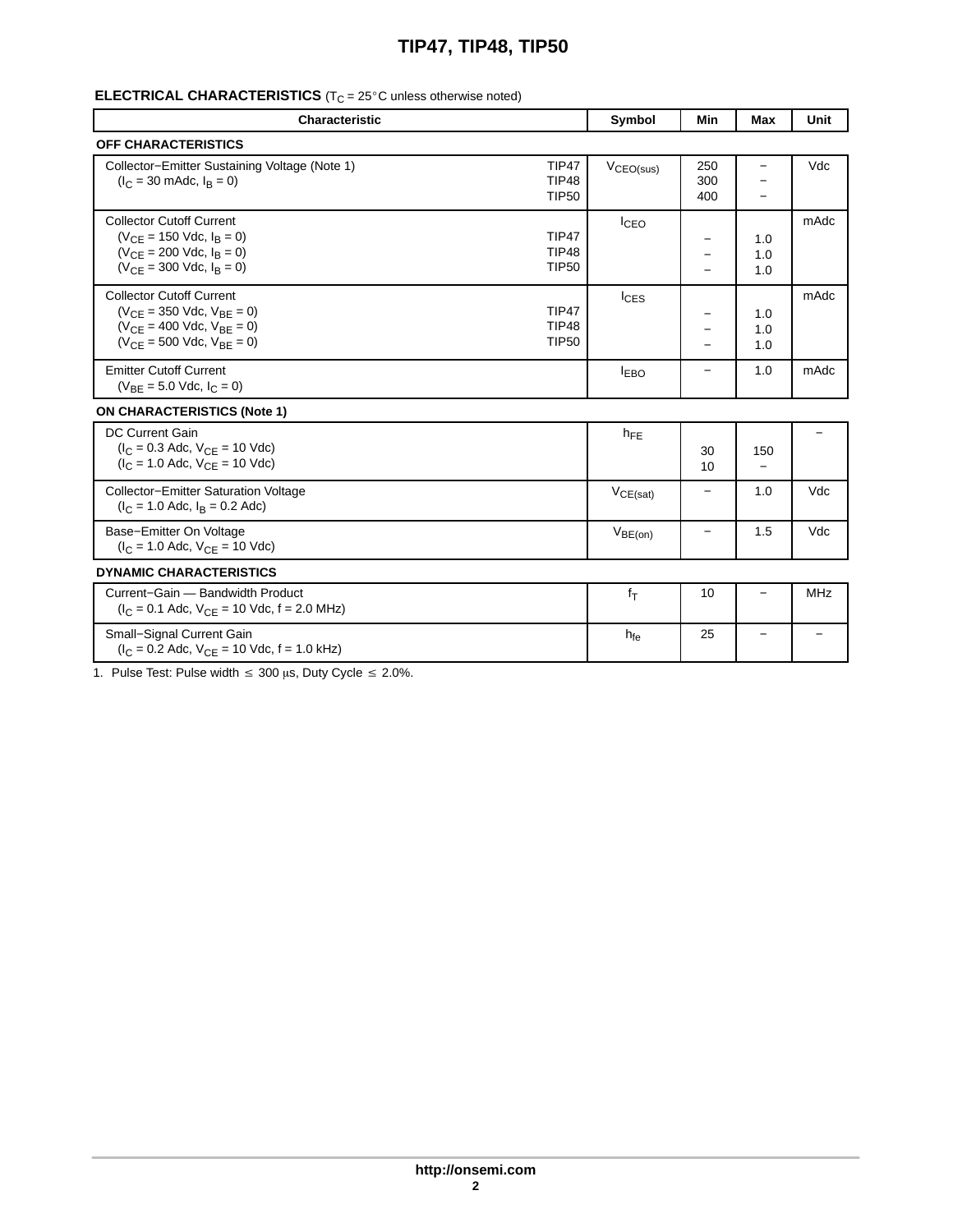<span id="page-2-0"></span>





**Figure 2. Switching Time Equivalent Circuit**

**Figure 3. Turn−On Time**



**Figure 4. Thermal Response**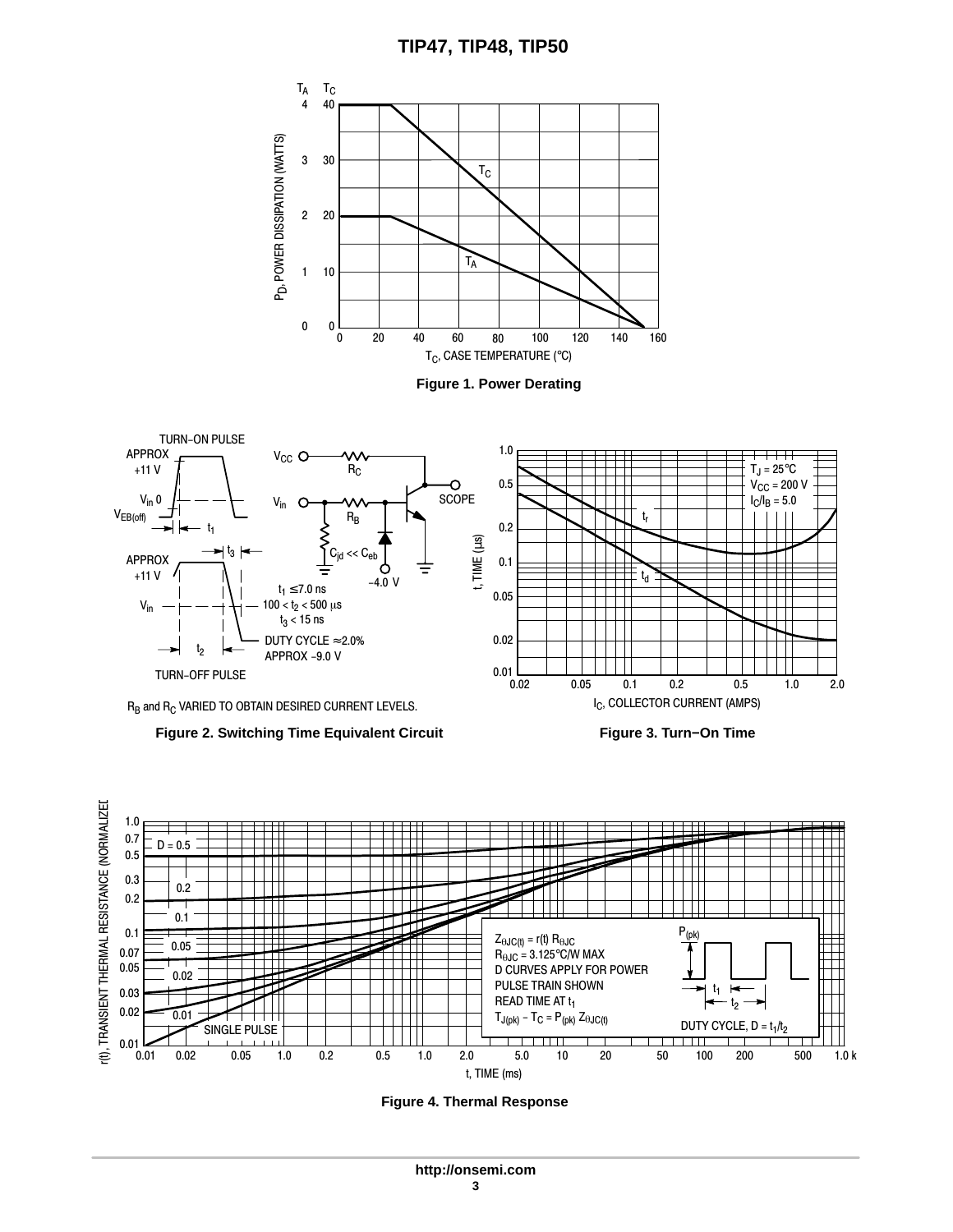

**Figure 5. Active Region Safe Operating Area**

There are two limitations on the power handling ability of a transistor: average junction temperature and second breakdown. Safe operating area curves indicate  $I_C - V_{CE}$ limits of the transistor that must be observed for reliable operation, i.e., the transistor must not be subjected to greater dissipation than the curves indicate.

The data of Figure 5 is based on  $T_{J(pk)} = 150^{\circ}C$ ; T<sub>C</sub> is variable depending on conditions. Second breakdown pulse limits are valid for duty cycles to 10% provided  $T_{J(pk)} \le 150^{\circ}$ C.  $T_{J(pk)}$  may be calculated from the data in Figure [4.](#page-2-0) At high case temperatures, thermal limitations will reduce the power that can be handled to values less than the limitations imposed by second breakdown.



Note A: Input pulse width is increased until  $I_{CM} = 0.63$  A.

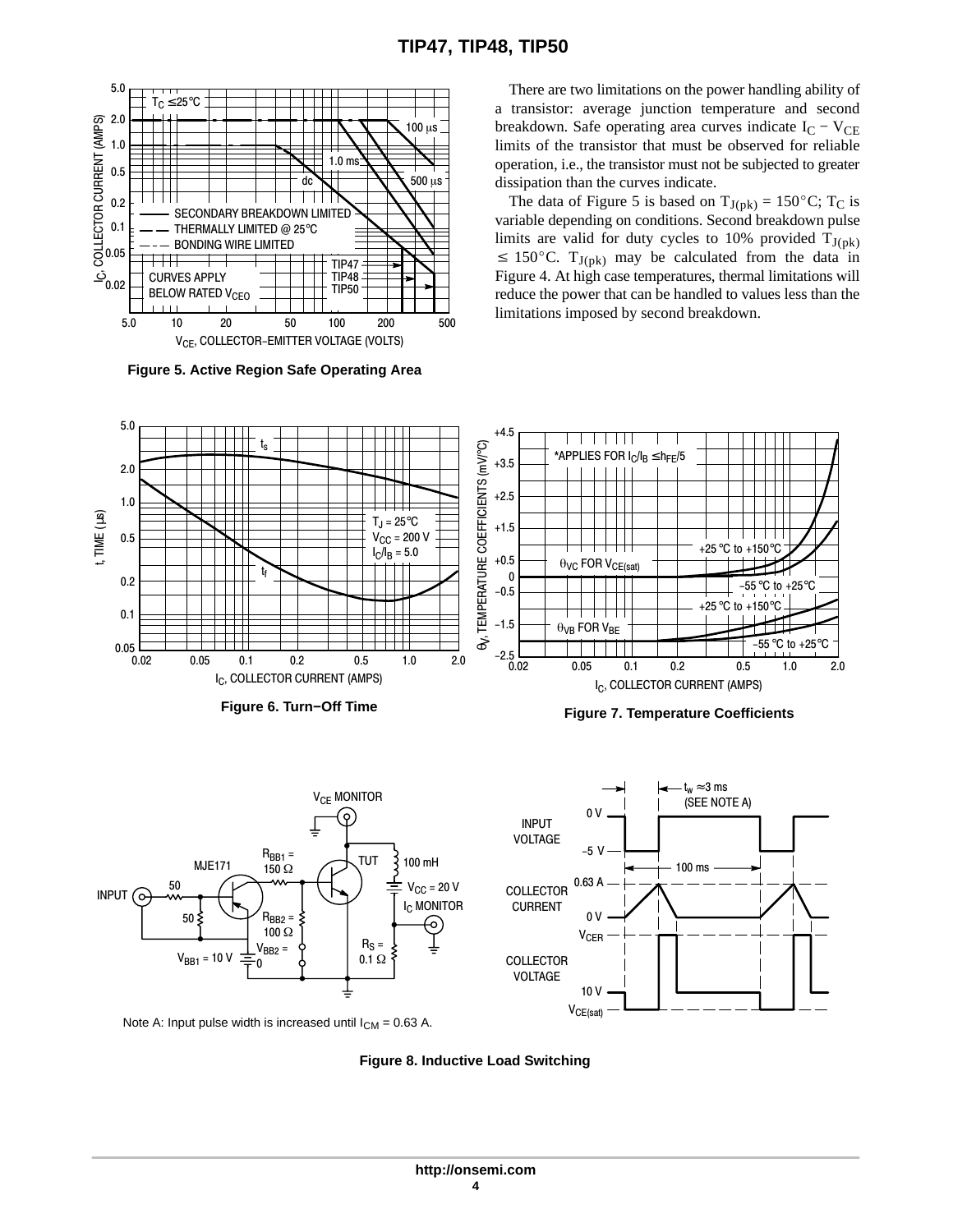## **TIP47, TIP48, TIP50**

<span id="page-4-0"></span>

#### **ORDERING INFORMATION**

| <b>Device</b> | Package               | Shipping <sup>+</sup> |
|---------------|-----------------------|-----------------------|
| TIP47         | TO-220                | 50 Units / Rail       |
| TIP47G        | $TO-220$<br>(Pb-Free) | 50 Units / Rail       |
| TIP48         | TO-220                | 50 Units / Rail       |
| <b>TIP48G</b> | $TO-220$<br>(Pb-Free) | 50 Units / Rail       |
| <b>TIP50</b>  | TO-220                | 50 Units / Rail       |
| <b>TIP50G</b> | TO-220<br>(Pb-Free)   | 50 Units / Rail       |

†For information on tape and reel specifications, including part orientation and tape sizes, please refer to our Tape and Reel Packaging Specifications Brochure, BRD8011/D.